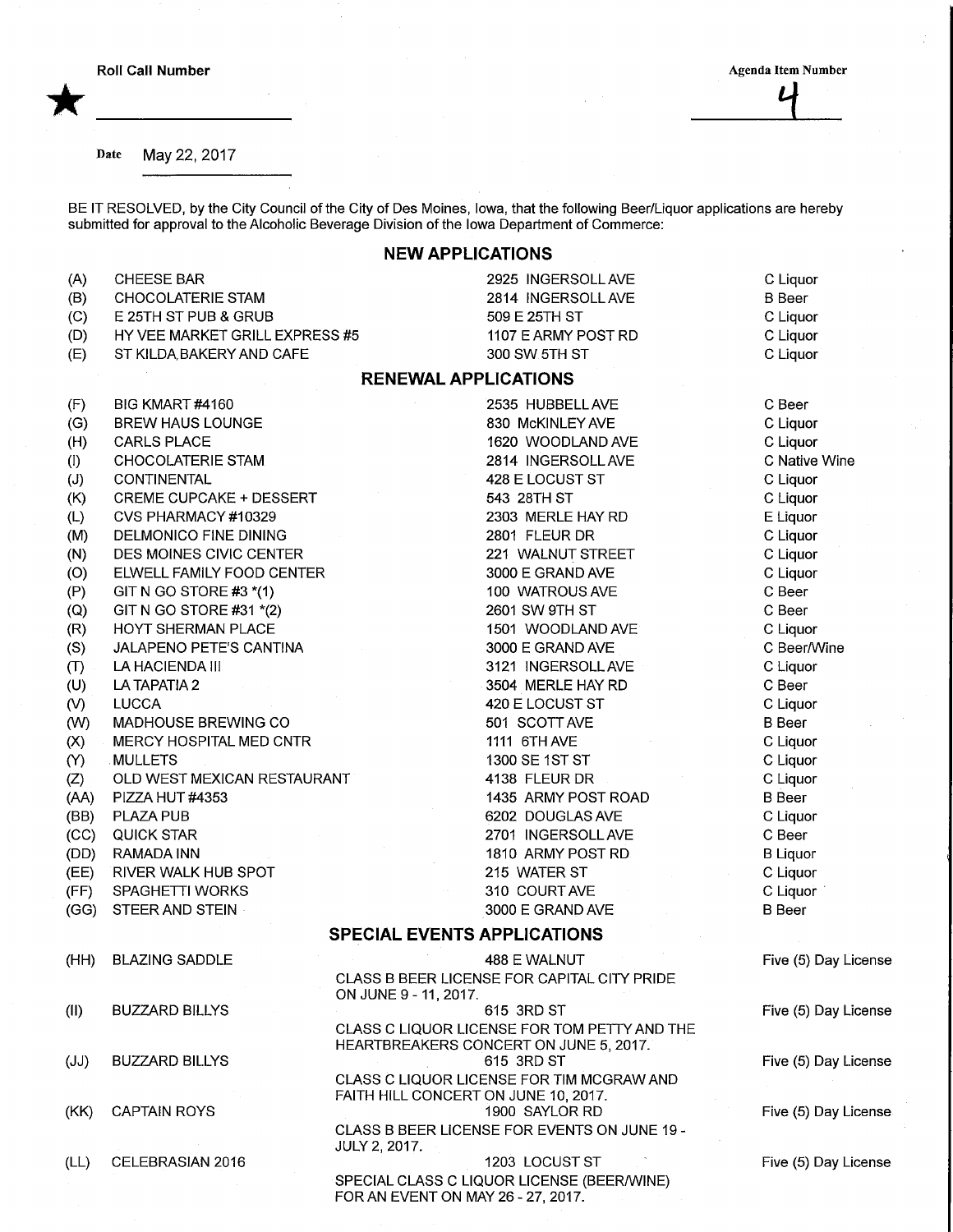**Roll Call Number** Agenda Item Number Agenda Item Number

Date May 22, 2017

\*

 $\frac{4}{1}$ 

| (MM) | CELEBRASIAN 2016             | 1307 LOCUST ST                                                                                                    | Five (5) Day License  |
|------|------------------------------|-------------------------------------------------------------------------------------------------------------------|-----------------------|
|      |                              | SPECIAL CLASS C LIQUOR LICENSE (BEER/WINE)                                                                        |                       |
| (NN) | <b>CHRISTIANIS EVENTS</b>    | FOR AN EVENT ON MAY 26 - 27, 2017.<br>4025 TONAWANDA DR                                                           | Five (5) Day License  |
|      |                              | CLASS C LIQUOR LICENSE FOR A WEDDING ON<br>JUNE 10, 2017. PENDING APPROVAL OF ZONING                              |                       |
| (OO) | <b>DM ARTS FESTIVAL</b>      | DEPARTMENT.<br>400 15TH STREET (BEER TENT)                                                                        | Five (5) Day License  |
|      |                              | CLASS C LIQUOR LICENSE FOR FESTIVAL ON JUNE<br>23 - 25, 2017.                                                     |                       |
| (PP) | <b>DM ARTS FESTIVAL</b>      | 1418 LOCUST AVE                                                                                                   | Five (5) Day License  |
|      |                              | CLASS C LIQUOR LICENSE FOR FESTIVAL ON JUNE<br>23 - 25, 2017                                                      |                       |
| (QQ) | DM ARTS FESTIVAL             | 1310 GRAND AVE                                                                                                    | Five (5) Day License  |
|      |                              | CLASS C LIQUOR LICENSE FOR FESTIVAL ON JUNE<br>$23 - 25, 2017.$                                                   |                       |
| (RR) | DM ARTS FESTIVAL             | 1203 LOCUST ST                                                                                                    | Five (5) Day License  |
|      |                              | CLASS C LIQUOR LICENSE FOR FESTIVAL ON JUNE<br>$23 - 25$ , 2017.                                                  |                       |
| (SS) | DM ARTS FESTIVAL             | 1198 GRAND AVE                                                                                                    | Five (5) Day License  |
|      |                              | CLASS C LIQUOR LICENSE FOR FESTIVAL ON JUNE<br>$23 - 25, 2017$                                                    |                       |
| (TT) | <b>DM ARTS FESTIVAL</b>      | 1000 GRAND AVE                                                                                                    | Five (5) Day License  |
|      |                              | CLASS C LIQUOR LICENSE FOR FESTIVAL ON JUNE<br>223 - 25, 2017.                                                    |                       |
| (UU) | <b>DM ARTS FESTIVAL</b>      | 415 15                                                                                                            | Five (5) Day License  |
|      |                              | CLASS C LIQUOR LICENSE FOR FESTIVAL ON JUNE<br>23 - 25, 2017.                                                     |                       |
| (VV) | <b>GATEWAY MARKET MLK</b>    | 4700 GRAND AVE                                                                                                    | Five (5) Day License  |
|      |                              | CLASS C LIQUOR LICENSE FOR AN EVENT ON JUNE<br>2, 2017. PENDING APPROVAL OF ELECTRICAL<br>DEPARTMENT.             |                       |
|      | (WW) IOWA BEEF STEAK HOUSE   | 1201 E EUCLID AVE                                                                                                 | Five (5) Day License  |
|      |                              | CLASS C LIQUOR LICENSE FOR BIKE NIGHT ON MAY<br>23, 2017. PENDING APPROVAL OF ELECTRICAL AND                      |                       |
| (XX) | <b>IOWA TAPROOM</b>          | ZONING DEPARTMENTS.<br>215 E 3RD ST (BEER TENT IN STREET)                                                         | Five (5) Day License  |
|      |                              | CLASS B BEER LICENSE FOR IOWA CRAFT BREW<br>FESTIVAL ON JUNE 17, 2017.                                            |                       |
| (YY) | LEVY PROM GOLF               | 3915 FLEUR DR                                                                                                     | Five (5) Day License  |
|      |                              | CLASS C LIQUOR LICENSE FOR THE PRINCIPAL<br>CHARITY CLASSIC ON JUNE 5 - 11, 2017. PENDING                         |                       |
|      |                              | APPROVAL OF ELECTRICAL, FIRE AND ZONING                                                                           |                       |
|      |                              | DEPARTMENTS.<br>1106 ARMY POST RD                                                                                 | Five (5) Day License  |
| (ZZ) | <b>NICKS</b>                 | CLASS B BEER LICENSE FOR CLASSIC CAR SHOW                                                                         |                       |
|      |                              | ON JUNE 9, 2017. PENDING APPROVAL OF FIRE AND<br>ZONING DEPARTMENTS.                                              |                       |
|      | (AAA) NICKS                  | 1106 ARMY POST RD                                                                                                 | Five (5) Day License  |
|      |                              | CLASS B BEER LICENSE FOR CLASSIC CAR SHOW<br>ON JUNE 2, 2017. PENDING APPROVAL OF FIRE AND<br>ZONING DEPARTMENTS. |                       |
|      | (BBB) NICKS                  | 1106 ARMY POST RD                                                                                                 | Five (5) Day License. |
|      |                              | CLASS B BEER LICENSE FOR CLASSIC CAR SHOW                                                                         |                       |
|      |                              | ON MAY 26, 2017. PENDING APPROVAL OF FIRE AND<br>ZONING DEPARTMENTS.                                              |                       |
|      | (CCC) OVATIONS FOOD SERVICES | 833 5TH AVE                                                                                                       | Five (5) Day License  |
|      |                              | <b>CLASS C LIQUOR LICENSE FOR IOWA</b>                                                                            |                       |
|      |                              | BARNSTORMERS TAILGATE PARTY ON JUNE 9, 2017.<br>PENDING APPROVAL OF ELECTRICAL, FIRE AND                          |                       |

ZONING DEPARTMENTS.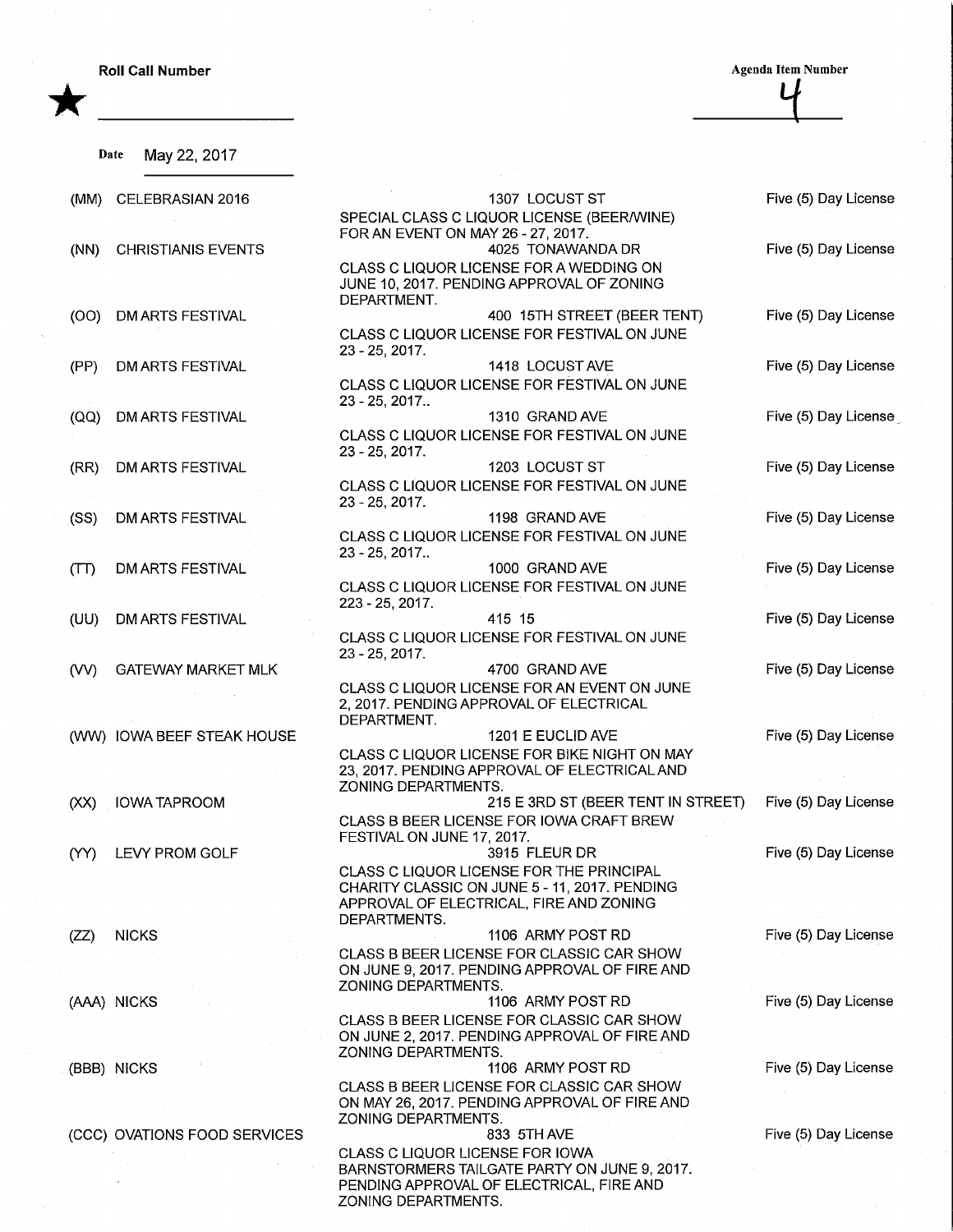**Roll Call Number** 

\*

**Agenda Item Number** 

Date May 22, 2017

| (DDD) ROR                           | 710 CORNING AVE                                                                         | Five (5) Day License |
|-------------------------------------|-----------------------------------------------------------------------------------------|----------------------|
|                                     | CLASS B BEER LICENSE FOR RENDEZVOUS ON<br>RIVERVIEW EVENT ON JUNE 23, 2017              |                      |
| (EEE) ROR                           | 710 CORNING AVE                                                                         | Five (5) Day License |
|                                     | CLASS B BEER LICENSE FOR RENDEZVOUS ON<br>RIVERVIEW EVENT ON JUNE 30, 2017              |                      |
| ST GEORGE GREEK ORTHODOX<br>(FFF)   | 1110 35TH ST                                                                            | Five (5) Day License |
|                                     | CLASS C LIQUOR LICENSE FOR GREEK FOOD                                                   |                      |
|                                     | FESTIVAL ON JUNE 2 - 4, 2017. PENDING APPROVAL<br>OF FIRE DEPARTMENT.                   |                      |
| (GGG) WAT LAO BUDDHAVAS OF IA       | 1804 E PARK AVE                                                                         | Five (5) Day License |
|                                     | CLASS B BEER LICENSE FOR FESTIVAL ON JUNE 16 -                                          |                      |
|                                     | 18, 2017. PENDING APPROVAL OF FIRE<br>DEPARTMENT.                                       |                      |
| (HHH) WINEFEST DES MOINES           | 2400 GEORGE FLAGG PKWY                                                                  | Five (5) Day License |
|                                     | SPECIAL CLASS C LIQUOR LICENSE (BEER/WINE)                                              |                      |
|                                     | FOR IOWA PORK PRODUCERS LAWN PARTY ON<br>JUNE 4, 2017. PENDING APPROVAL OF ELECTRICAL   |                      |
|                                     | AND FIRE DEPARTMENTS.                                                                   |                      |
| (III)<br><b>WINEFEST DES MOINES</b> | 400 LOCUST ST                                                                           | Five (5) Day License |
|                                     | SPECIAL CLASS C LIQUOR LICENSE (BEER/WINE)                                              |                      |
|                                     | FOR EVENTS ON JUNE 3 AND JUNE 9 - 10, 2017.                                             |                      |
| <b>WINEFEST DES MOINES</b><br>(JJJ) | 666 WALNUT ST                                                                           | Five (5) Day License |
|                                     | SPECIAL CLASS C LIQUOR LICENSE (BEER/WINE)<br>FOR PRIMA DINNER ON JUNE 8, 2017. PENDING |                      |
|                                     | APPROVAL OF FIRE DEPARTMENT.                                                            |                      |
| (KKK) WINEFEST DES MOINES           | 1716 LOCUST ST                                                                          | Five (5) Day License |
|                                     | SPECIAL CLASS C LIQUOR LICENSE (BEER/WINE)                                              |                      |
|                                     | FOR MEREDITH SATURDAY SESSION ON JUNE 3,<br>2017. PENDING APPROVAL OF FIRE DEPARTMENT.  |                      |
| <b>WOODYS PICKLE SHACK</b><br>(LLL) | 1500 E ARMY POST RD                                                                     | Five (5) Day License |
|                                     | CLASS B BEER LICENSE FOR BIKE NIGHT ON JUNE                                             |                      |
|                                     | 1, 2017. PENDING APPROVAL OF ZONING                                                     |                      |
|                                     | DEPARTMENT.                                                                             |                      |

Moved by the contract of the contract of the contract of the dept.

**COUNCILACTION COWNIE COLEMAN GATTO GRAY HENSLEY** MOORE WESTERGAARD TOTAL **MOTION CARRIED** YEAS | NAYS | PASS | ABSENT APPROVED **CERTIFICATE** I, DIANE RAUH, City Clerk of said City hereby certify that at a meeting of the City Council of said City of Des Moines, held on the above date, among other proceedings the above wa s adopted. IN WITNESS WHEREOF, I have hereunto set my hand and affixed my seal the day and year first above written.

Mayor